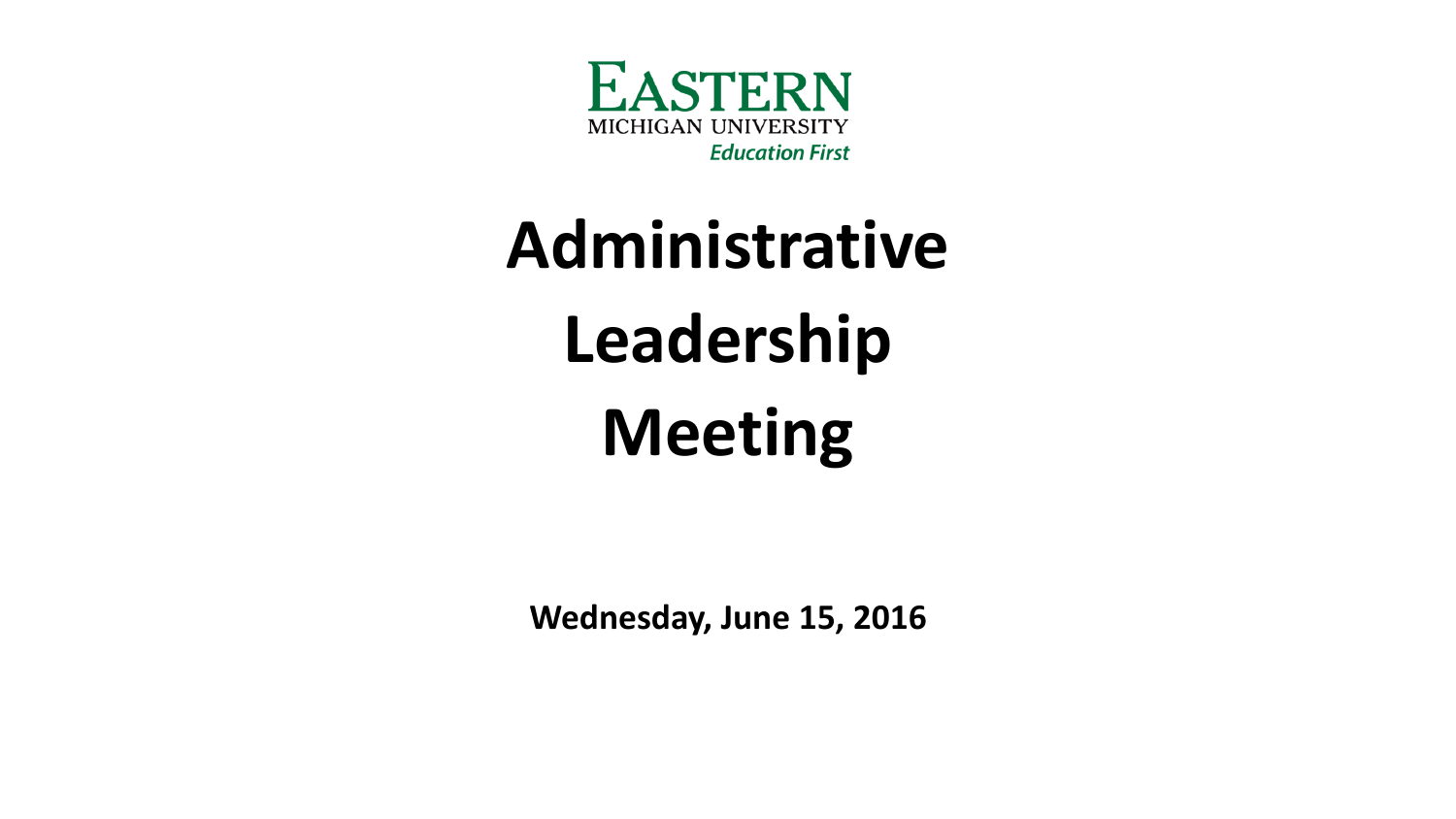# **State Budget Update**

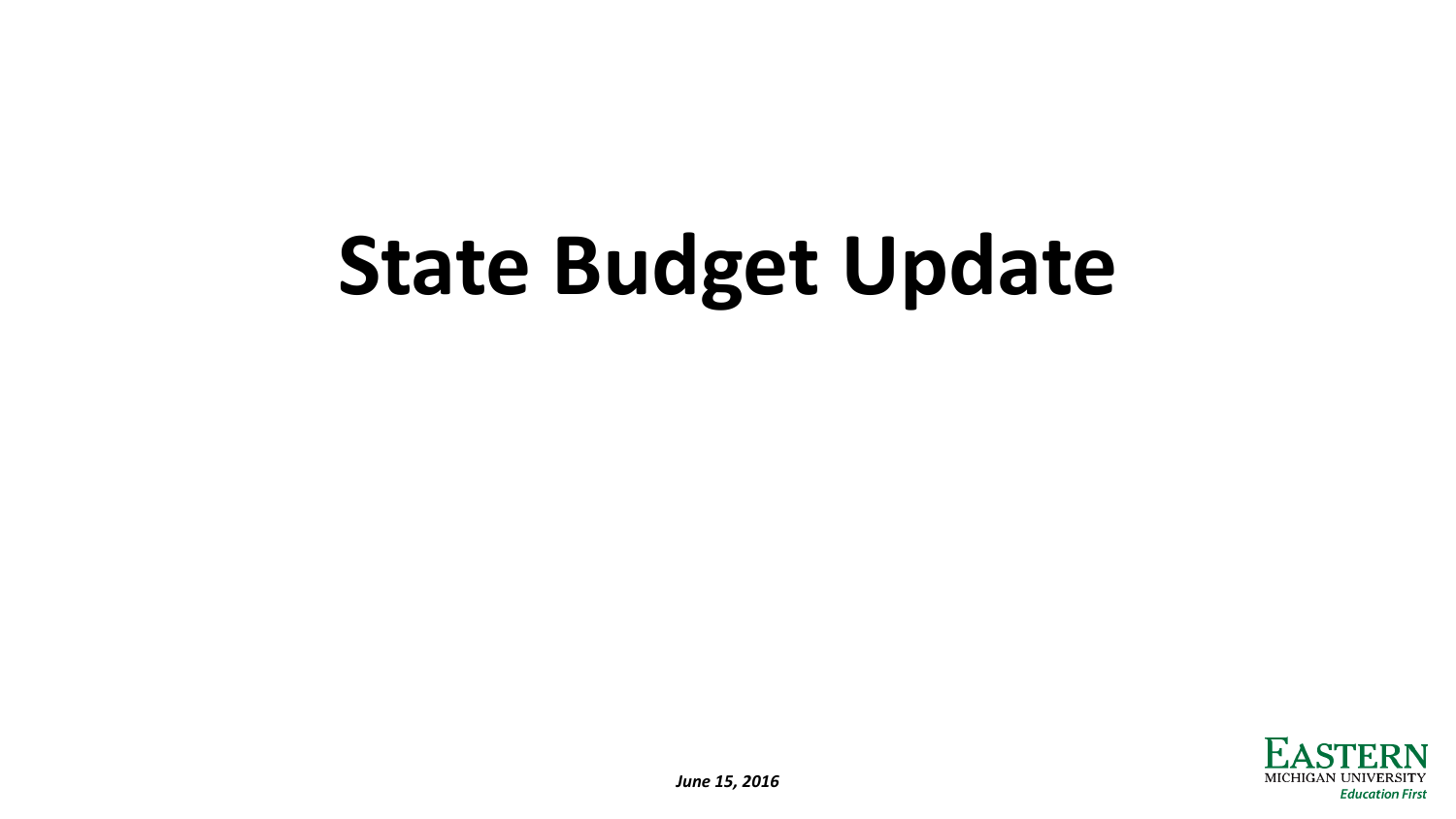# **Highlights:**

### **EMU appropriation increase: \$1.8 million**

### **4.2% tuition restraint cap**

## **Strong Hall capital outlay authorized!**

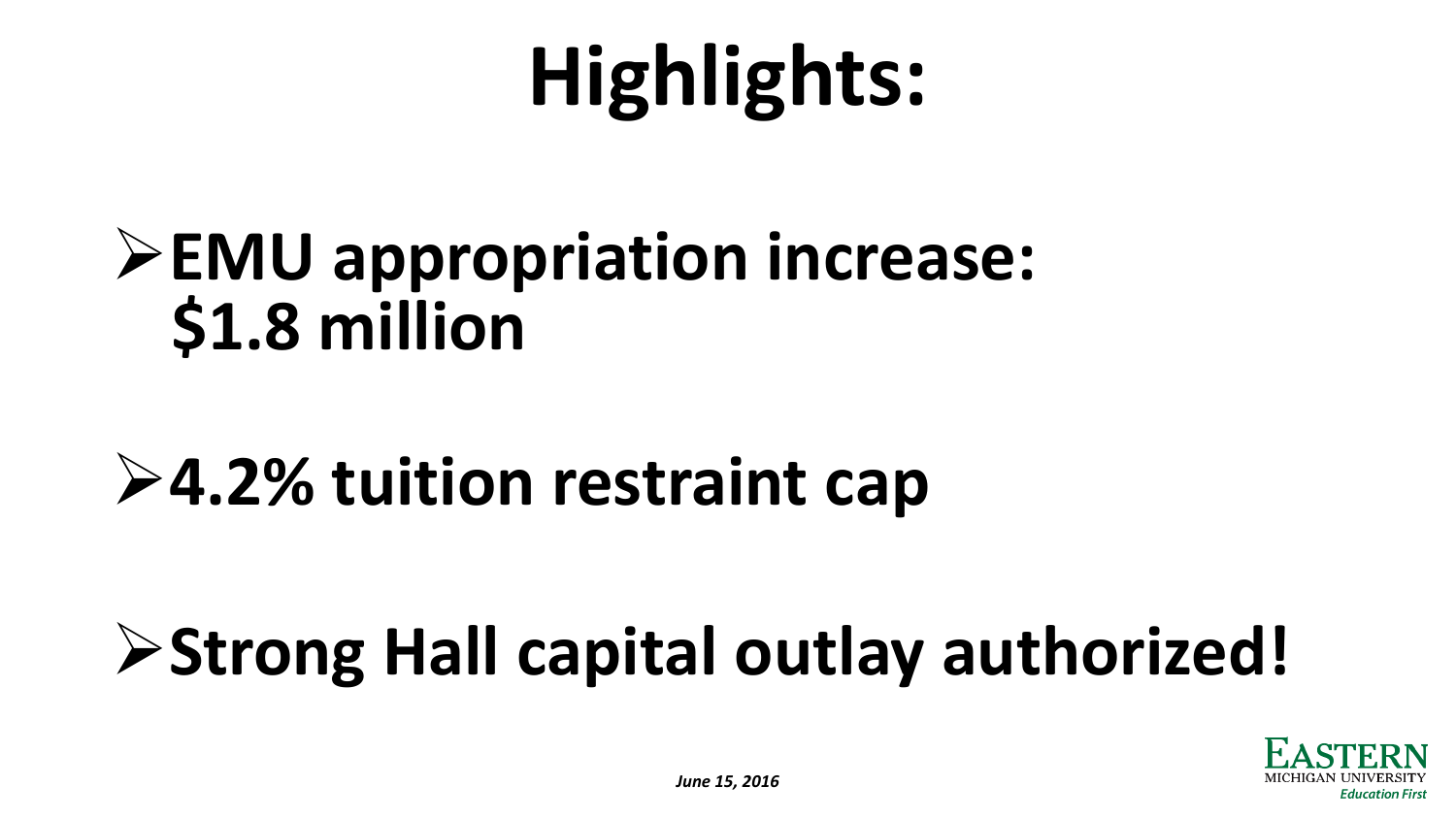#### **Appropriations to EMU (historical)**

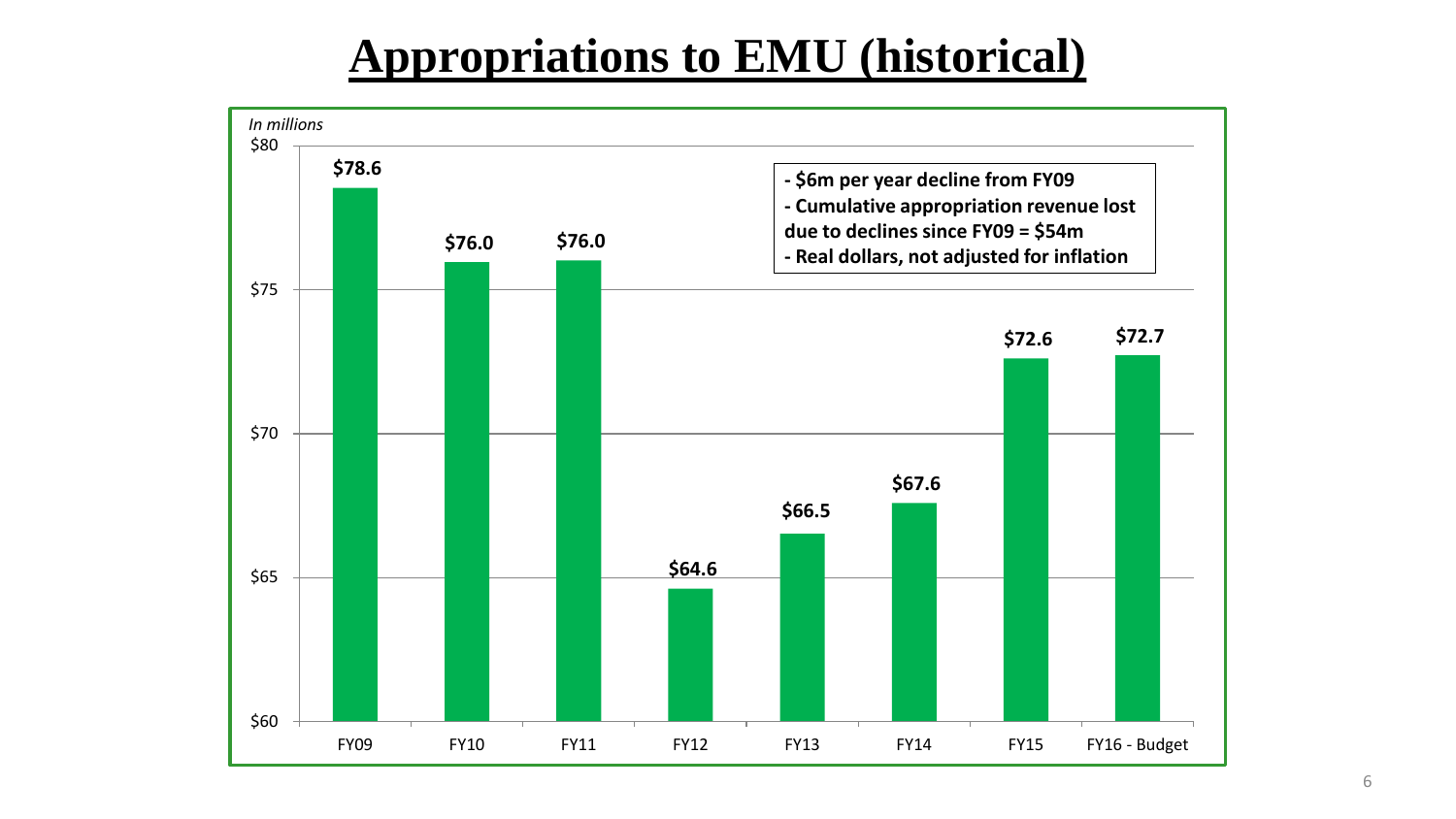# **FY17 Higher Ed Appropriations**

## $>$  **\$39.7 million in new funding for all public university operations**

## **2.9% increase from FY16**

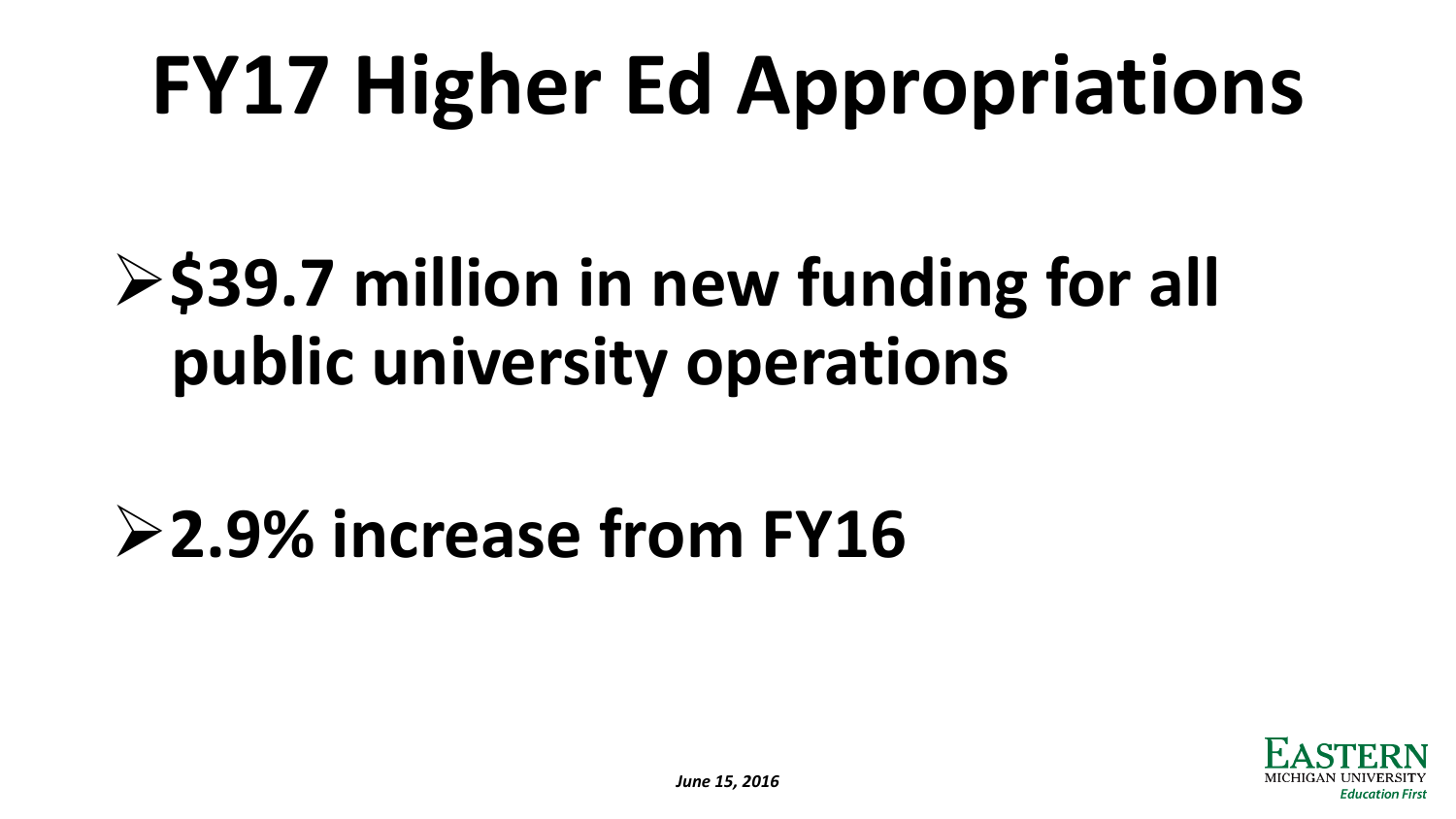### **How is the \$39.7 million in new funding allocated?**



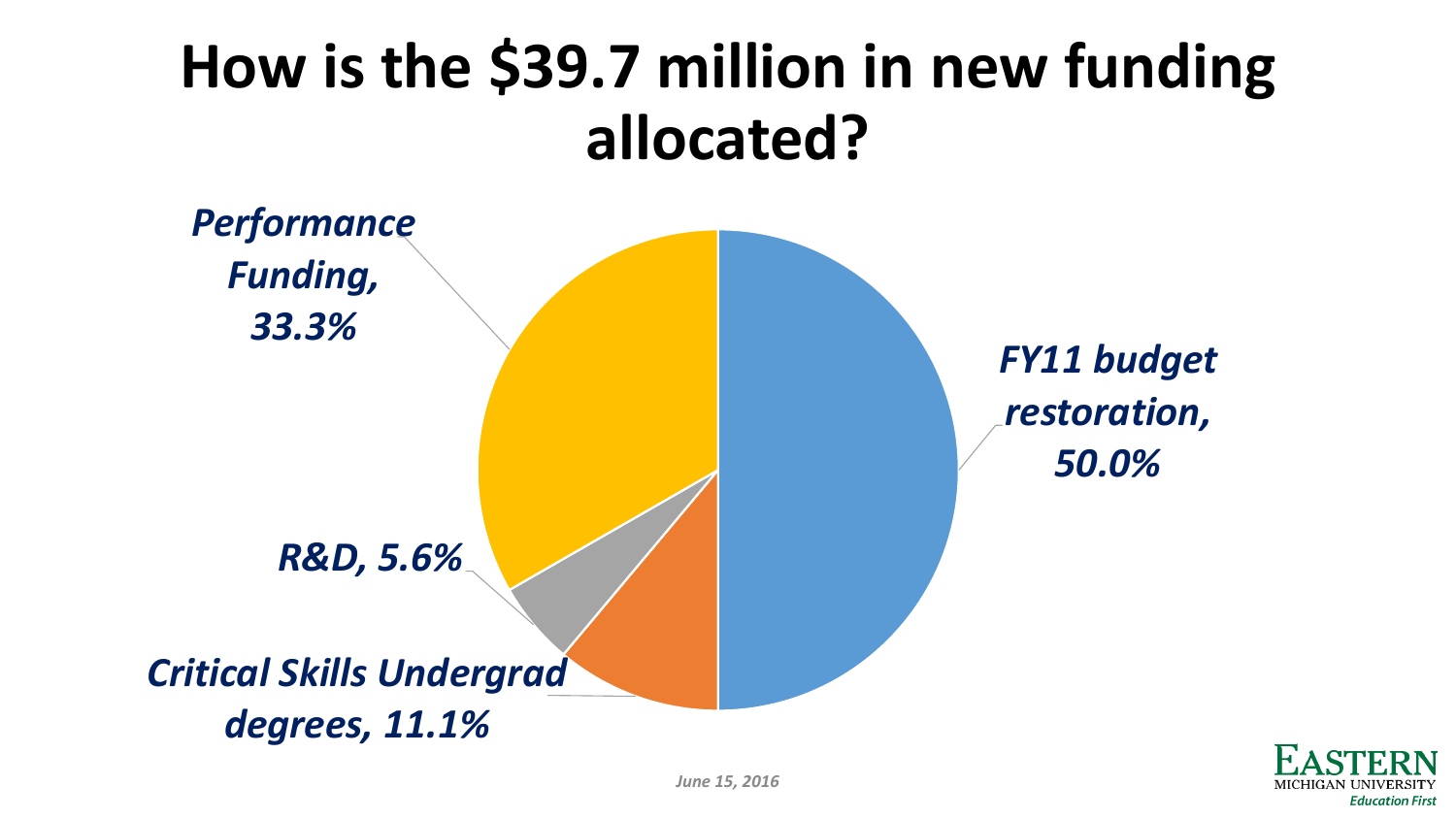# **Performance Funding**

 $\blacktriangleright$  Funding pool = \$13.26 million (33.3%)

Divided equally between four performance metrics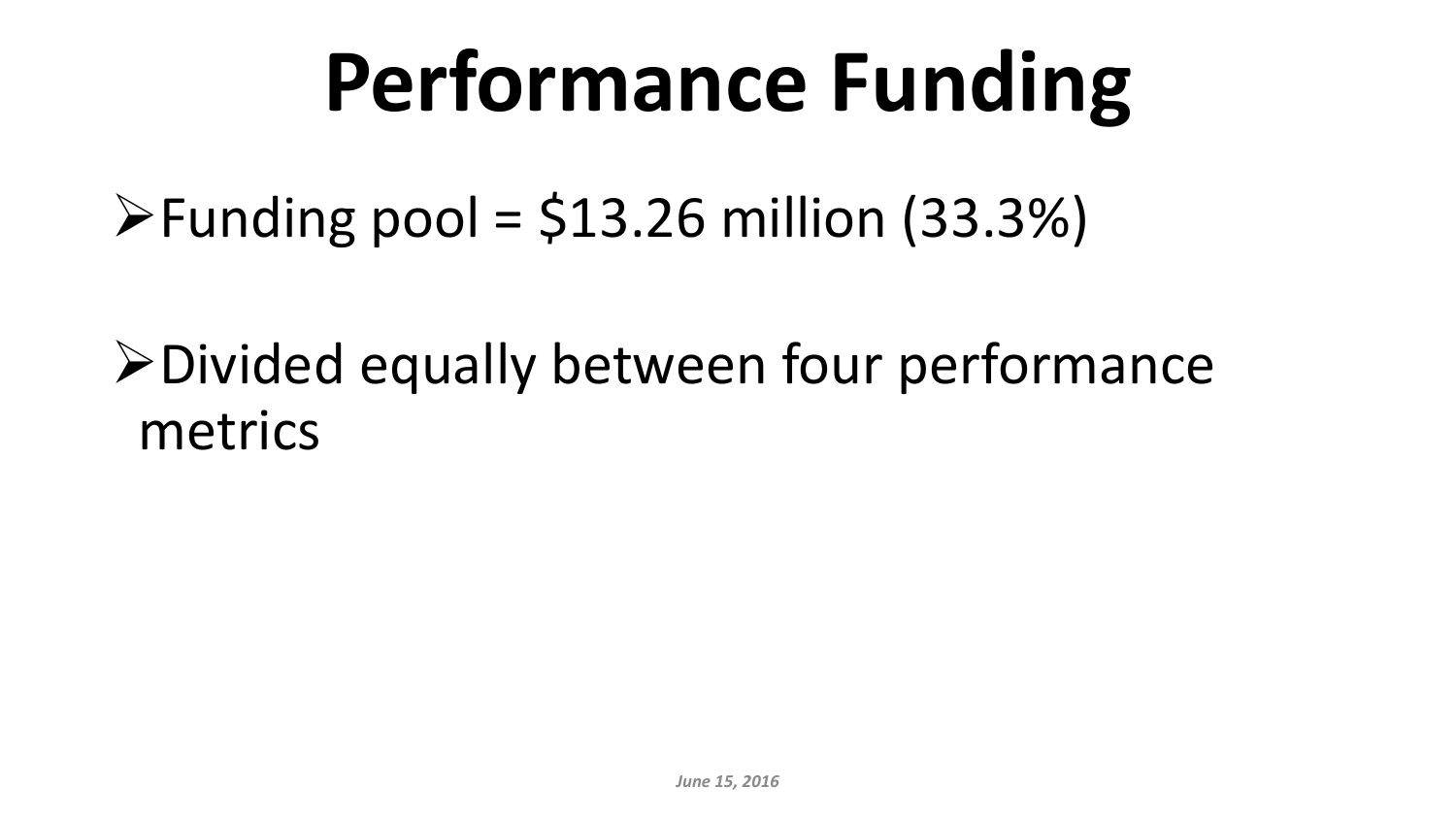# **Performance Funding**

- Each university scored against its nationwide Carnegie classification peers (see paper explanation) *Michigan peers: FSU, GVSU, SVSU, UM-D, UM-F*
- Performance Funding scores: 0-3 points:
	- ■3 points = Top 20% nationally
	- 2 points = Above national median
	- $\blacksquare$  2 points = Improvement over three years
	- $\blacksquare$  0 points = None of the above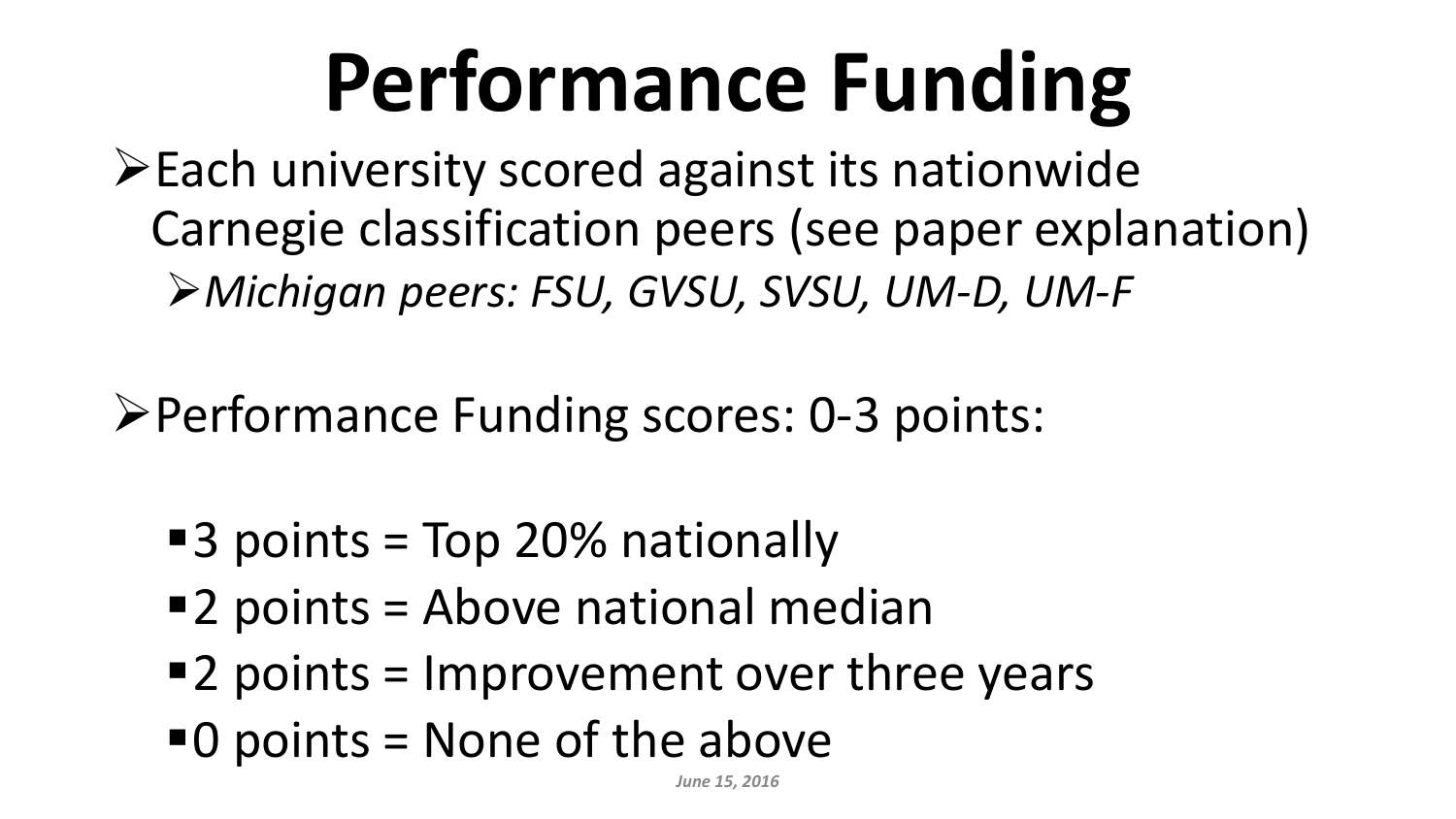## **EMU's Performance Metric Scores**

- 1. 6-year grad rate  $= 0/3$  points
- 2. Total degrees produced = 3/3 points
- 3. Administrative overhead = 2/3 points
- 4. % of students receiving Pell Grants = 2/3 points

TOTAL = 7 points *June 15, 2016*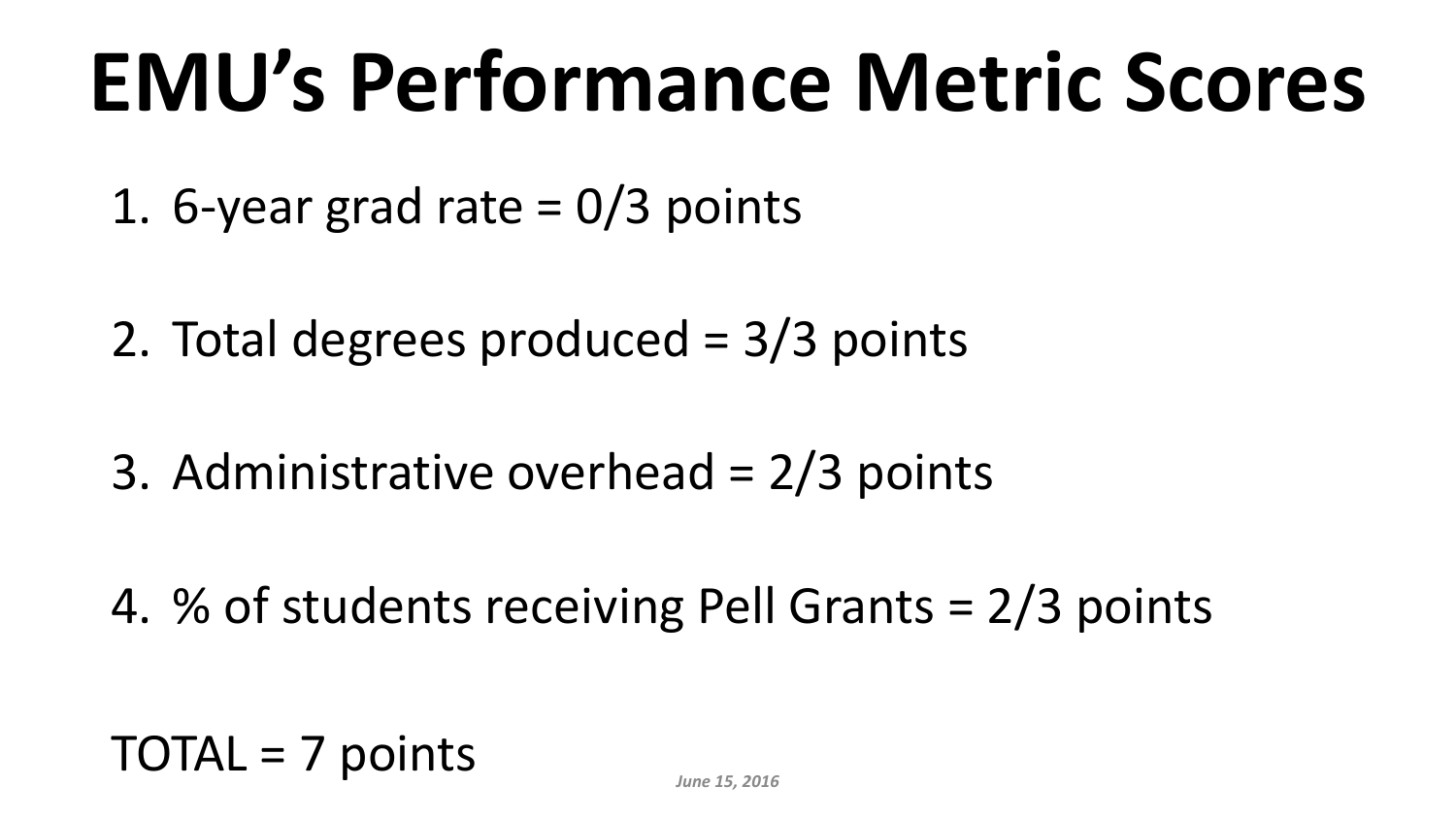# **R&D Funding**

Funding pool: \$2.2 million (5.6%)

 $\geq$ % of R&D spending by each university

Available only for Carnegie Research Institutions *Currently: UM-AA, MSU, WSU, MTU, WMU, CMU, OU*

 $\triangleright$  Based on FY14 data  $\rightarrow$  EMU therefore not eligible *Will become eligible in future years based on Carnegie reclassification*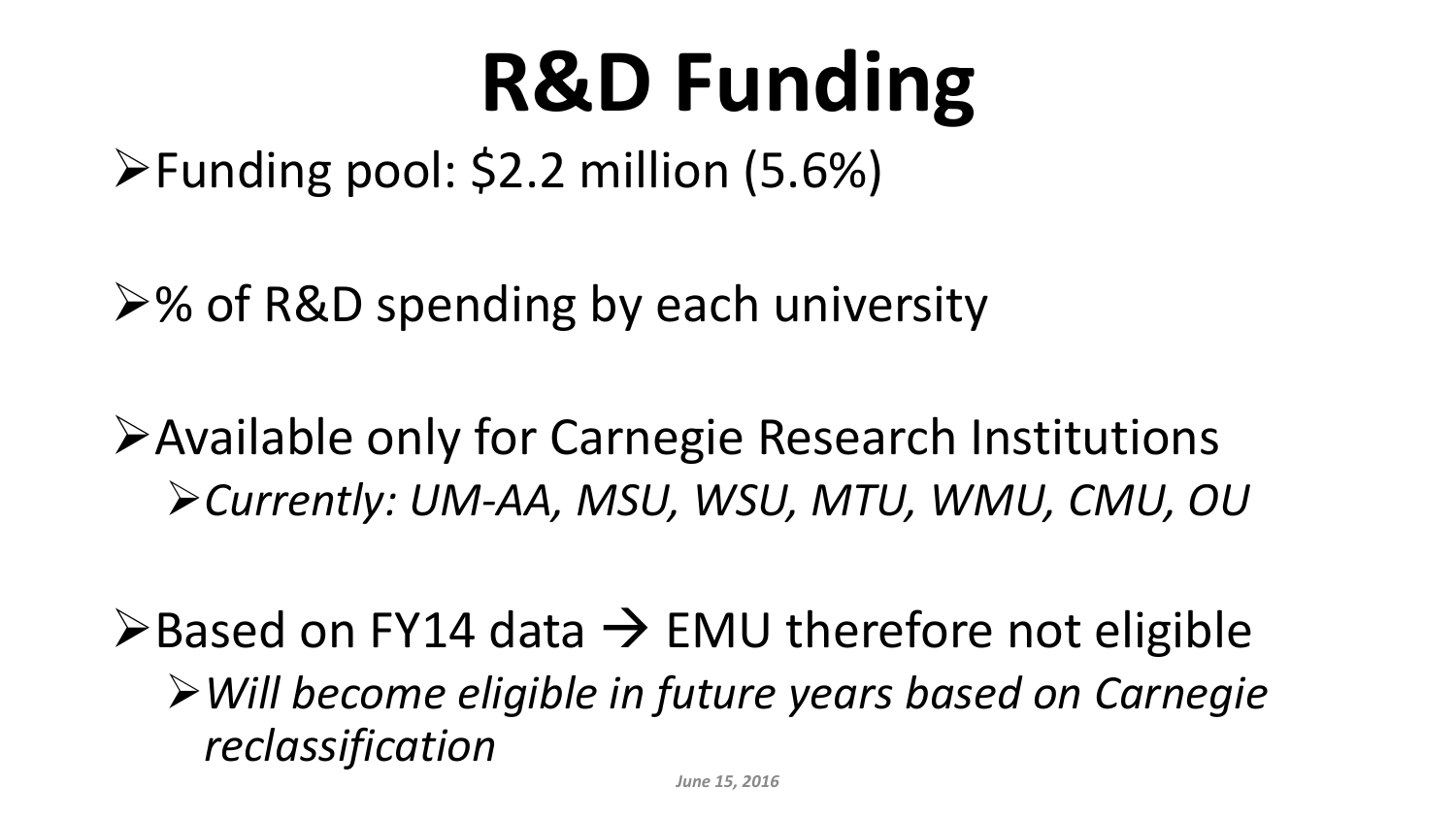# **Critical Skills Degrees**

- $\blacktriangleright$  Funding pool: \$4.4 million (11.1%)
- $\triangleright$ # of undergraduate degrees awarded in AY15
- STEM fields, e.g., math, biology, architecture, health fields, etc.
- $\blacktriangleright$  EMU = 817 degrees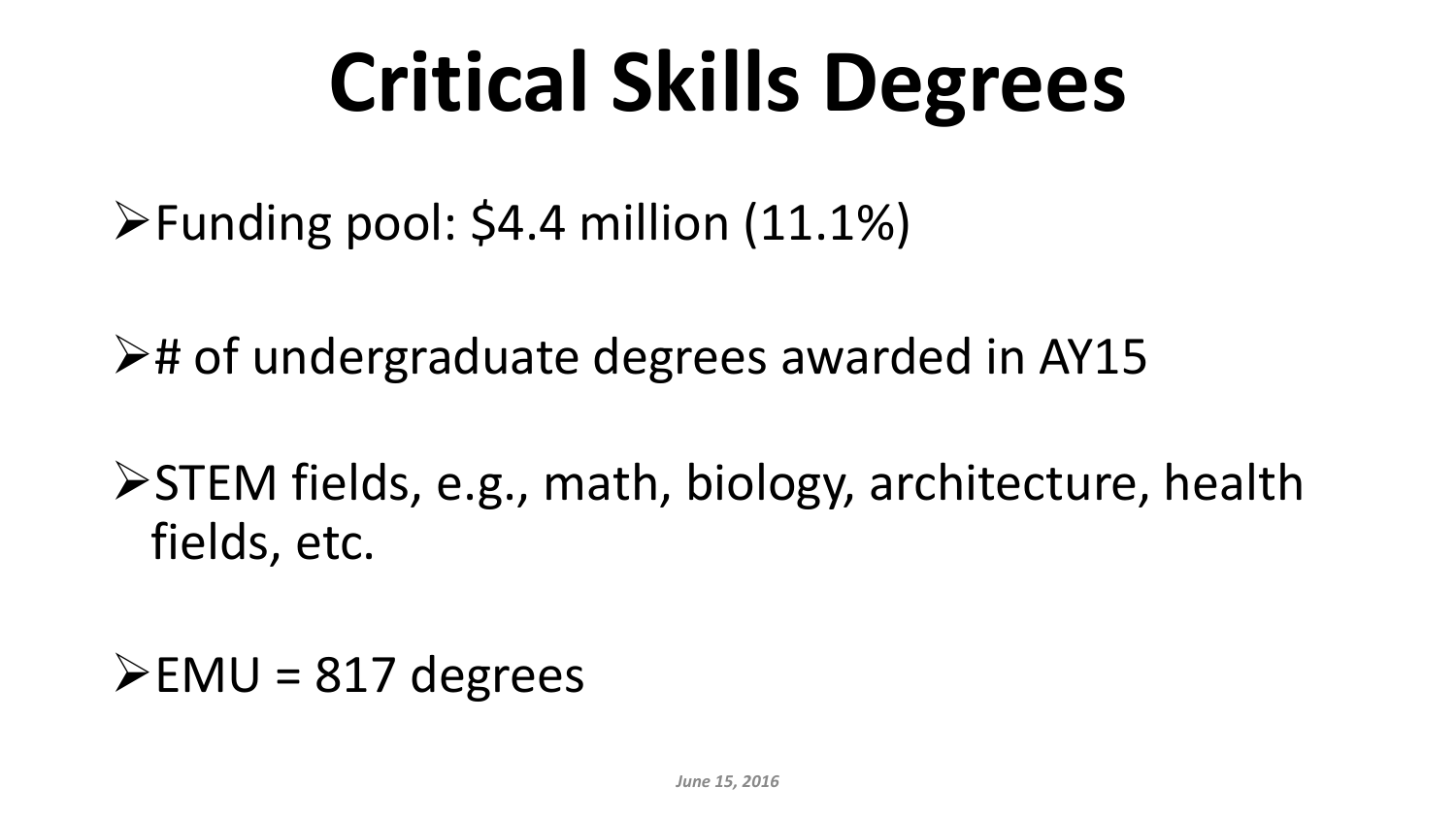# **Penalty**

EMU & OU penalized \$400k (one-time) each due to exceeding FY16 tuition restraint

Those funds re-distributed to universities that remained below FY11 funding levels *UM-AA, MSU, WSU, WMU*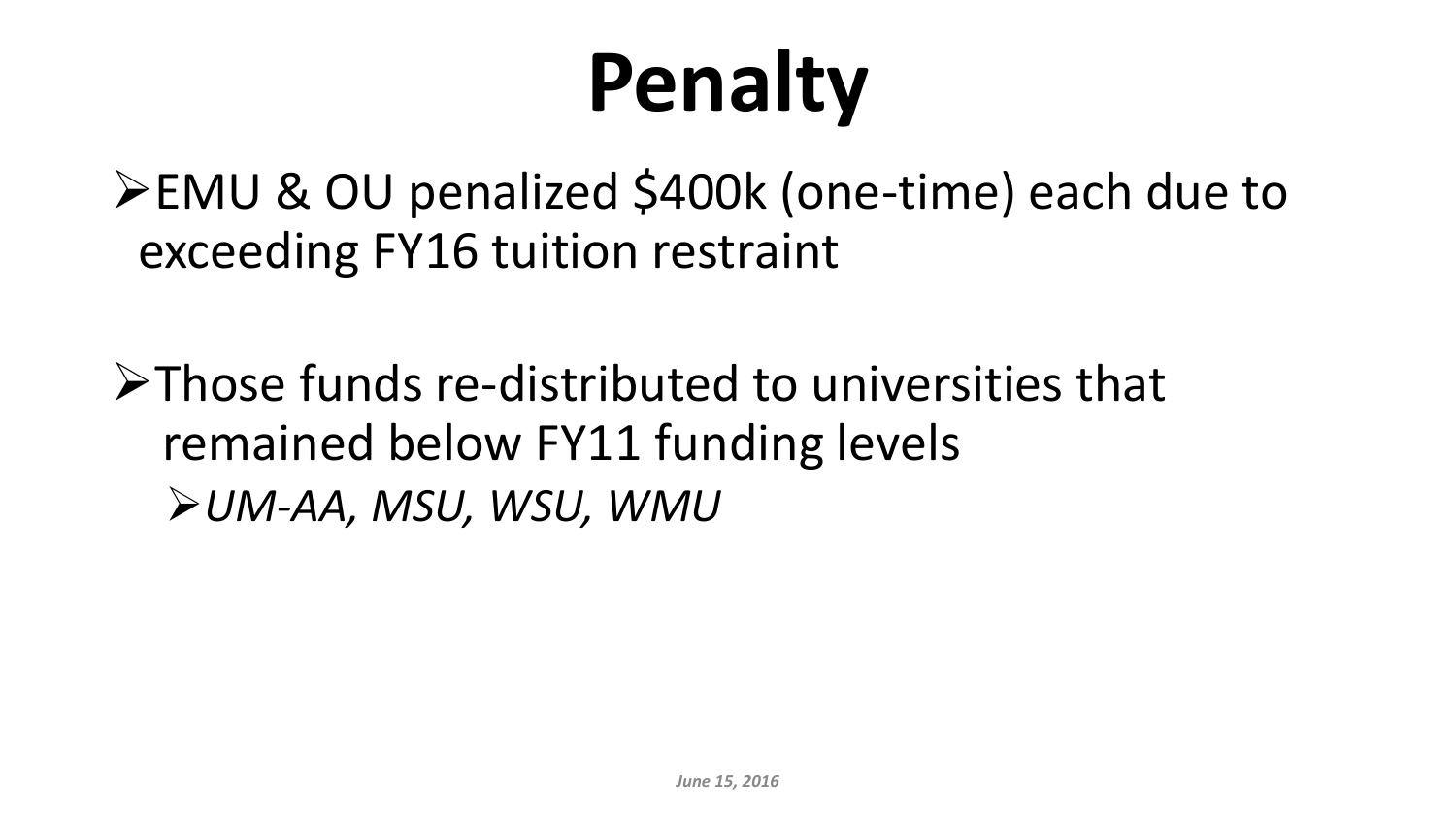# **Strong Hall**

**≻Planning authorization approved by Senate & House** 

**≻Governor's signature expected soon** 

75/25 cost share; State share capped at \$30 million

#### $\ge$  \$40 million project **Nearly \$30 million in State Funds ≻Nearly \$10 million match from EMU**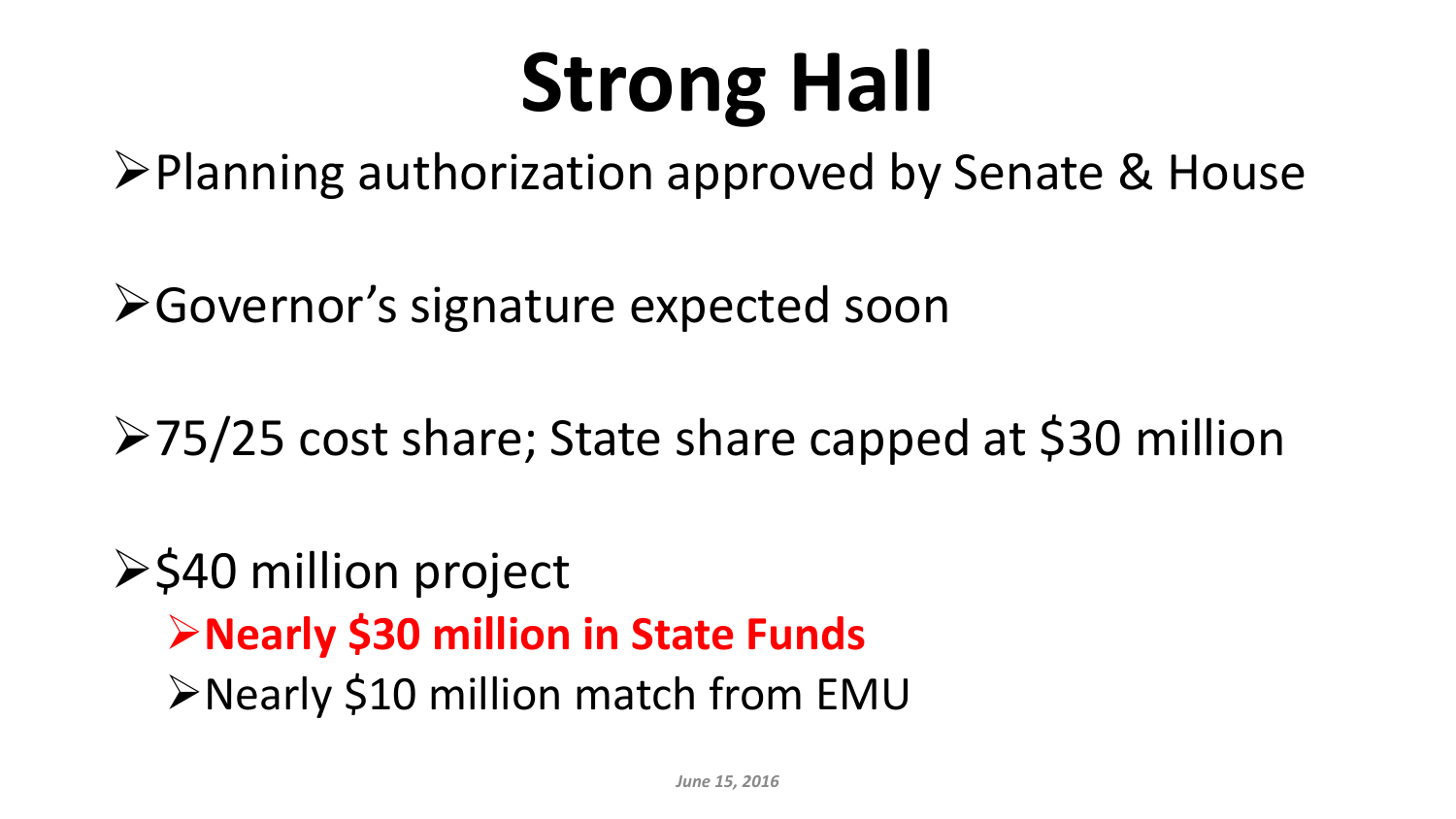# **Strong Hall**

 $\triangleright$  Complete building overhaul

New HVAC, elevator, roof, windows, flooring, technology, etc.

**≻Programming & design work begins soon** 

Construction timeline TBD **≻80,000sf will be vacated!**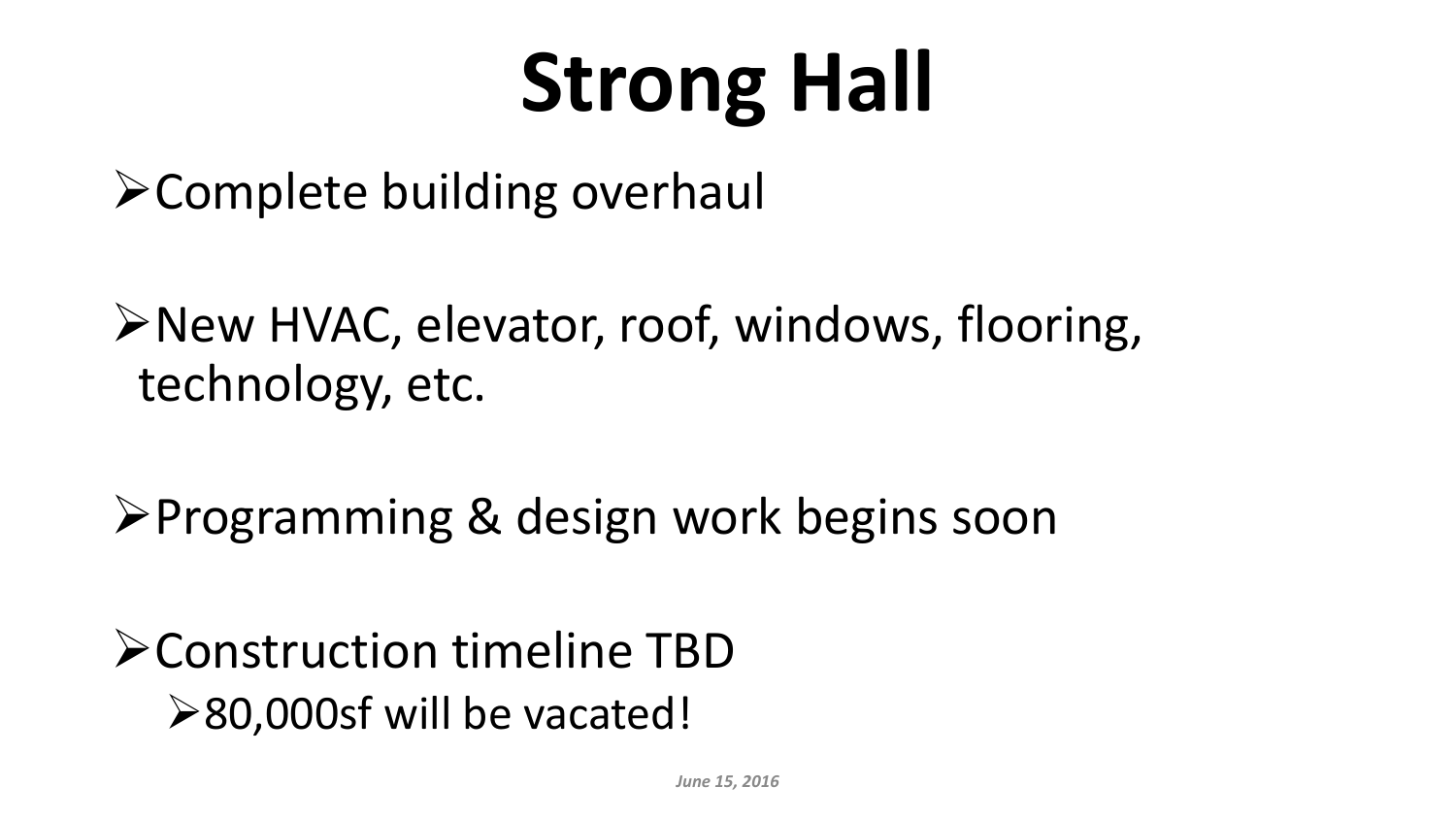# **FY17 Budget Update**

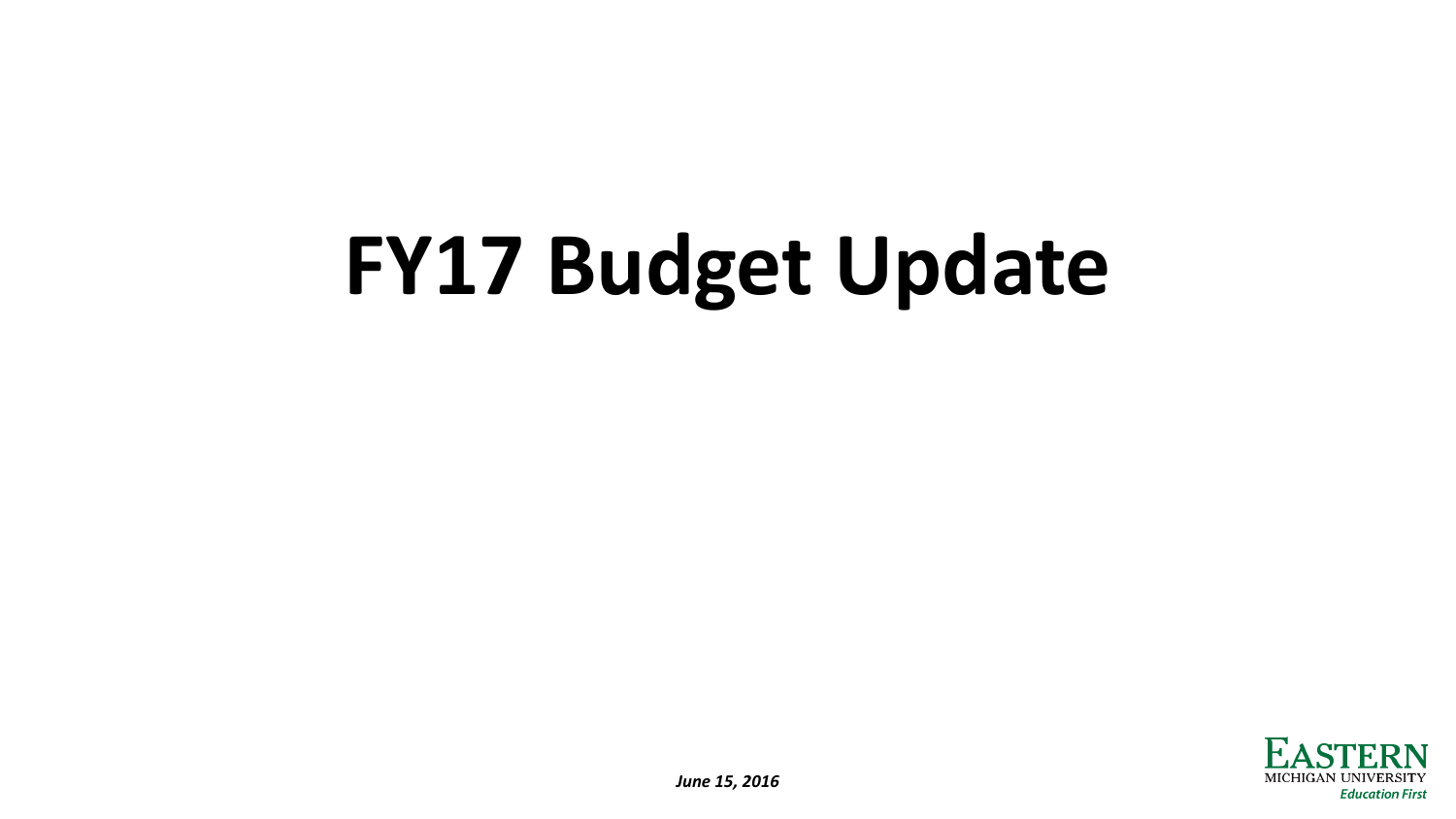#### **Capital Investments:**

- Capital Expenditure Supplement (\$30M) for FY17 (Co-Gen unit, Loop 1, Energy Conservation Measures)
- New Debt offering planned for 2017
- Strong Hall Capital Outlay (\$30M State/\$10M EMU)
	- 18 month construction period
	- Anticipate Summer/Fall 2018 completion
	- Need academic areas swing space plan

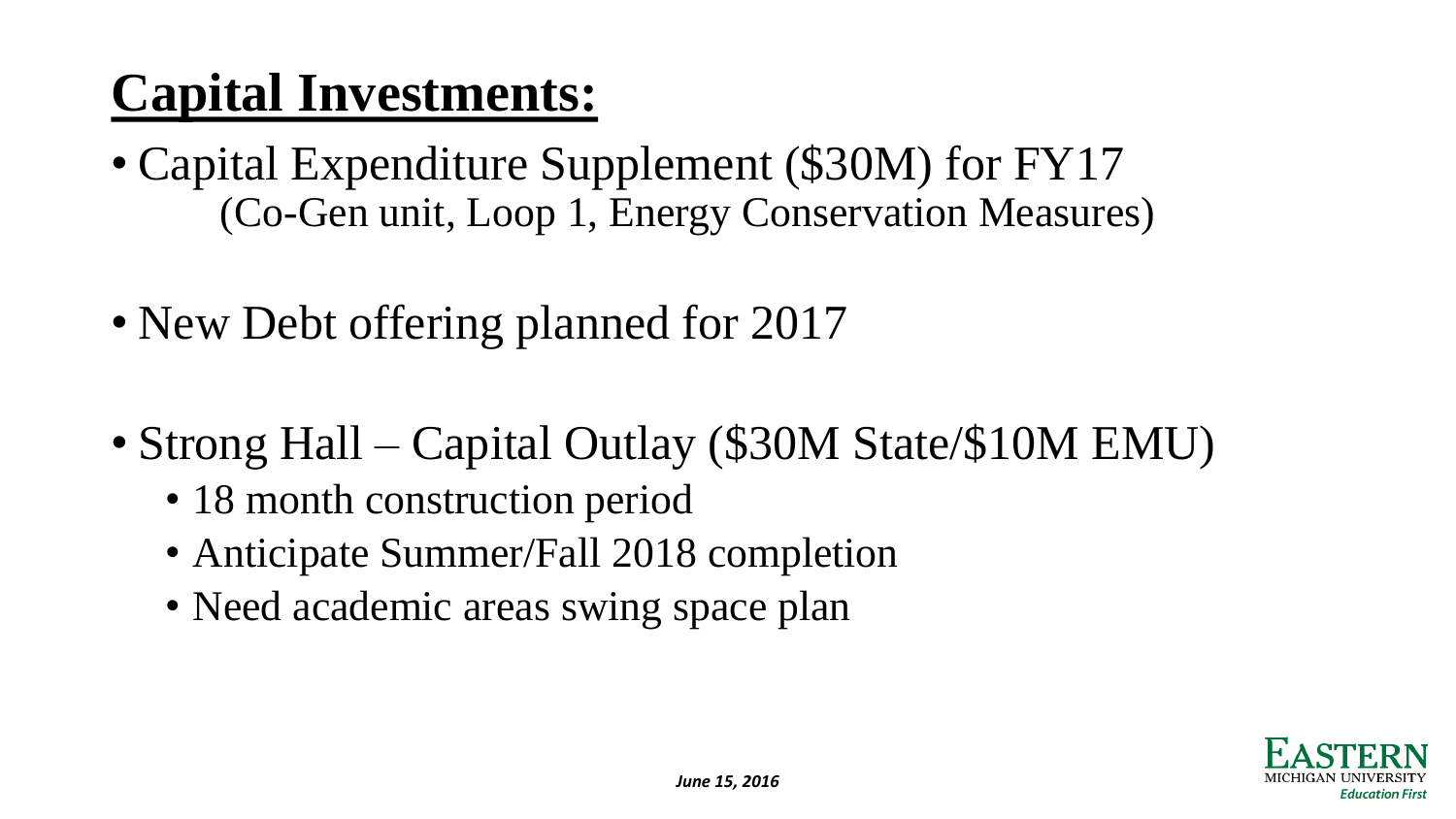#### **Capital Investments:**

- Investment to enhance academic competitiveness (Strong)
- Investment to lower future operating costs
	- Co-Generation
	- Energy Conservation Measures
- Investment to lower operating risk (Loop 1)

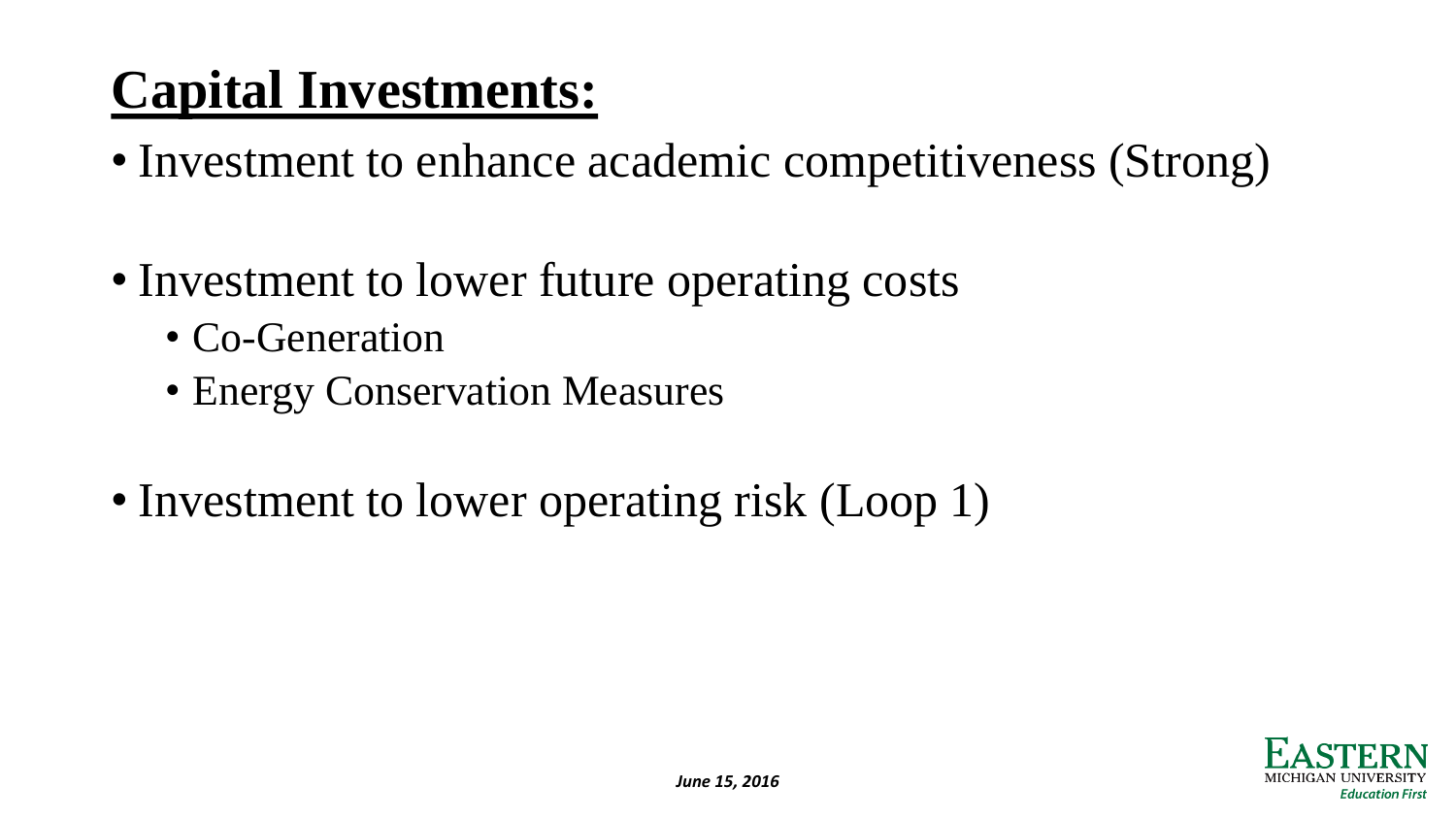#### **Budget Objectives:**

- Conservative Revenue (SCH) Assumptions
- Balanced, Full Accrual budget
- Incorporate move of Athletics from General Fund to Auxiliary
- Account for impacts of higher energy costs

Overall Goal – Build a budget that puts EMU on path to stronger financial position.

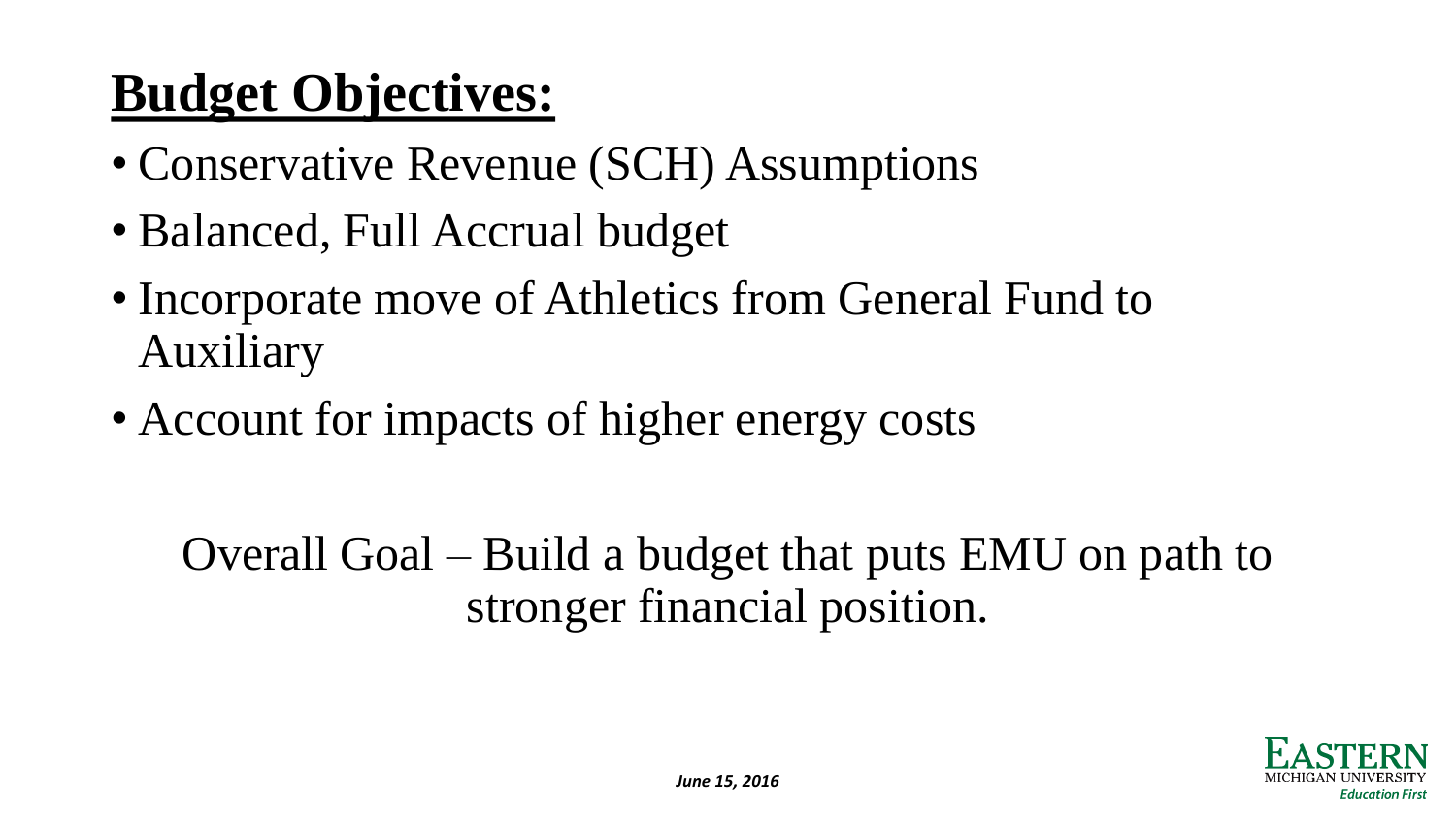#### **Revenue Assumptions:**

- Conservative SCH forecast of 495,000
	- 2% decrease compared to FY16 Actual
- Investment Income = \$0
- Tuition and Fees Within State Tuition Restraint Cap (4.2%)
- Strong Enrollment (2800 FTIAC)

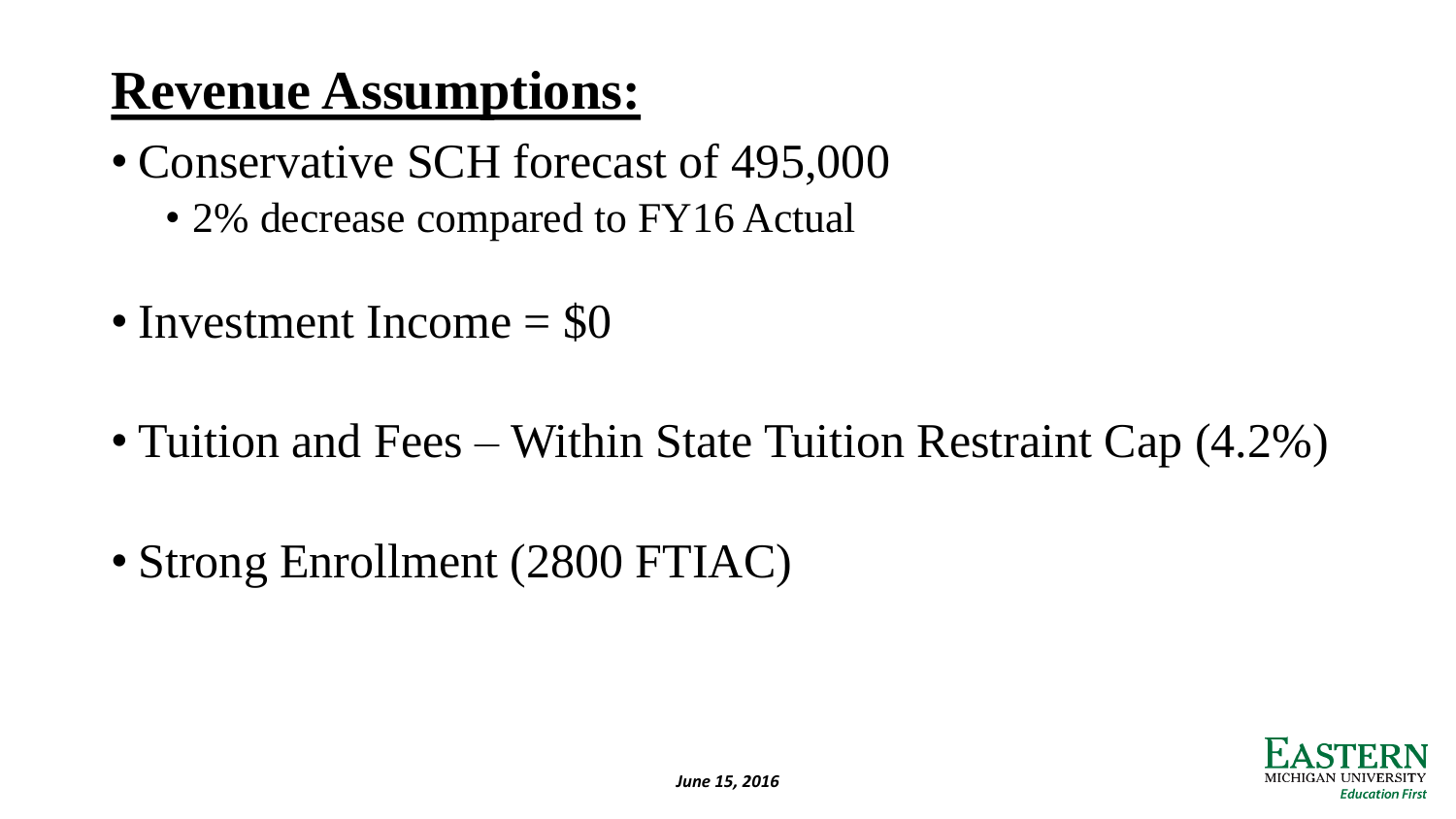#### SCH Trends 2010-2017



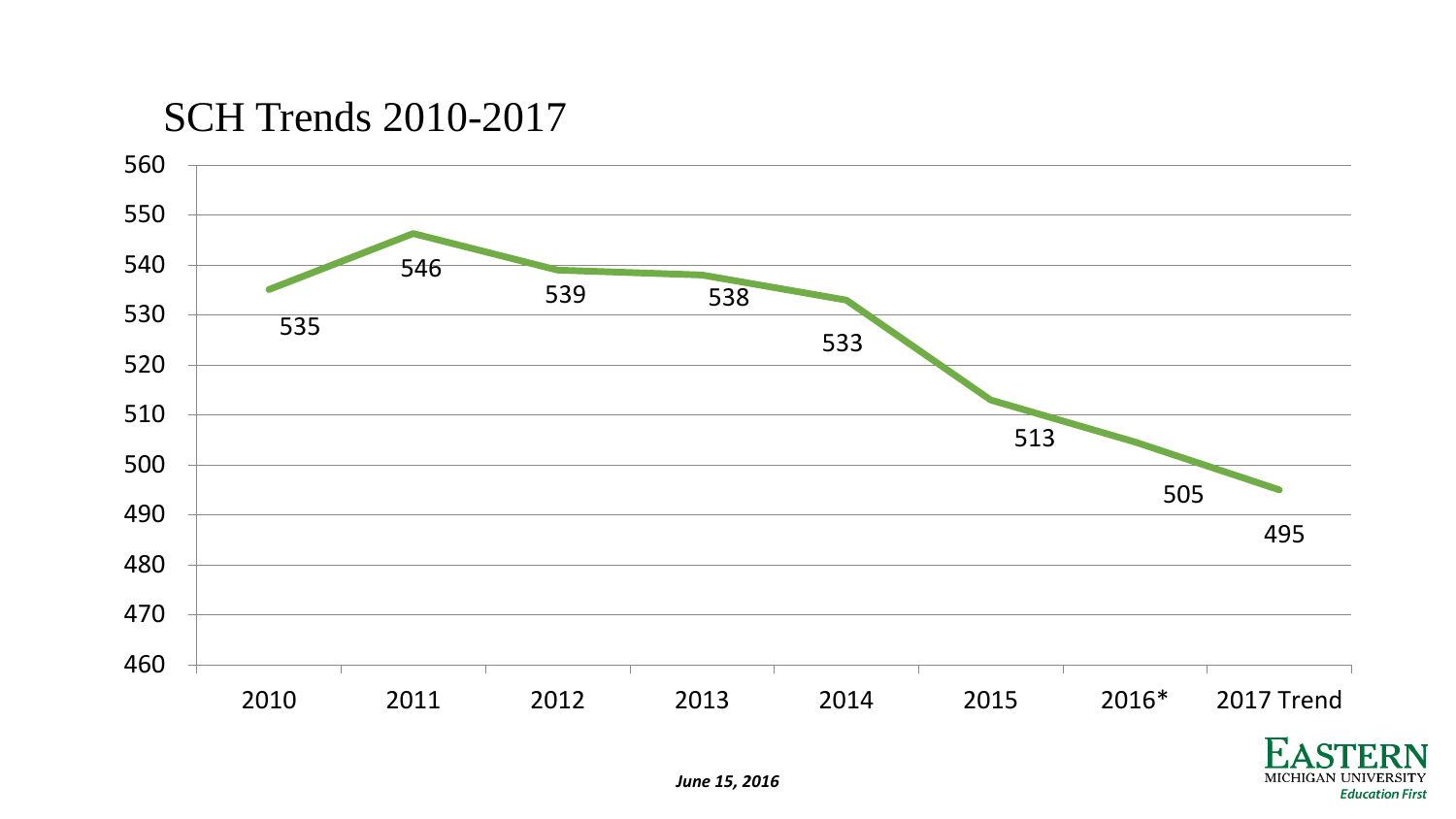#### **Tuition and Fees:**

- Move toward more transparent tuition & fees model
	- Combined Tuition and Fees within State Tuition Restraint Cap
	- Decrease Program Fees
	- Off-set in the per credit hour tuition rate
- State mandated "Rebase" of Tuition and Fees
	- (all Michigan Public Universities)
- 2016 Original Base: \$10,439
- 2016 Revised Base: \$11,638

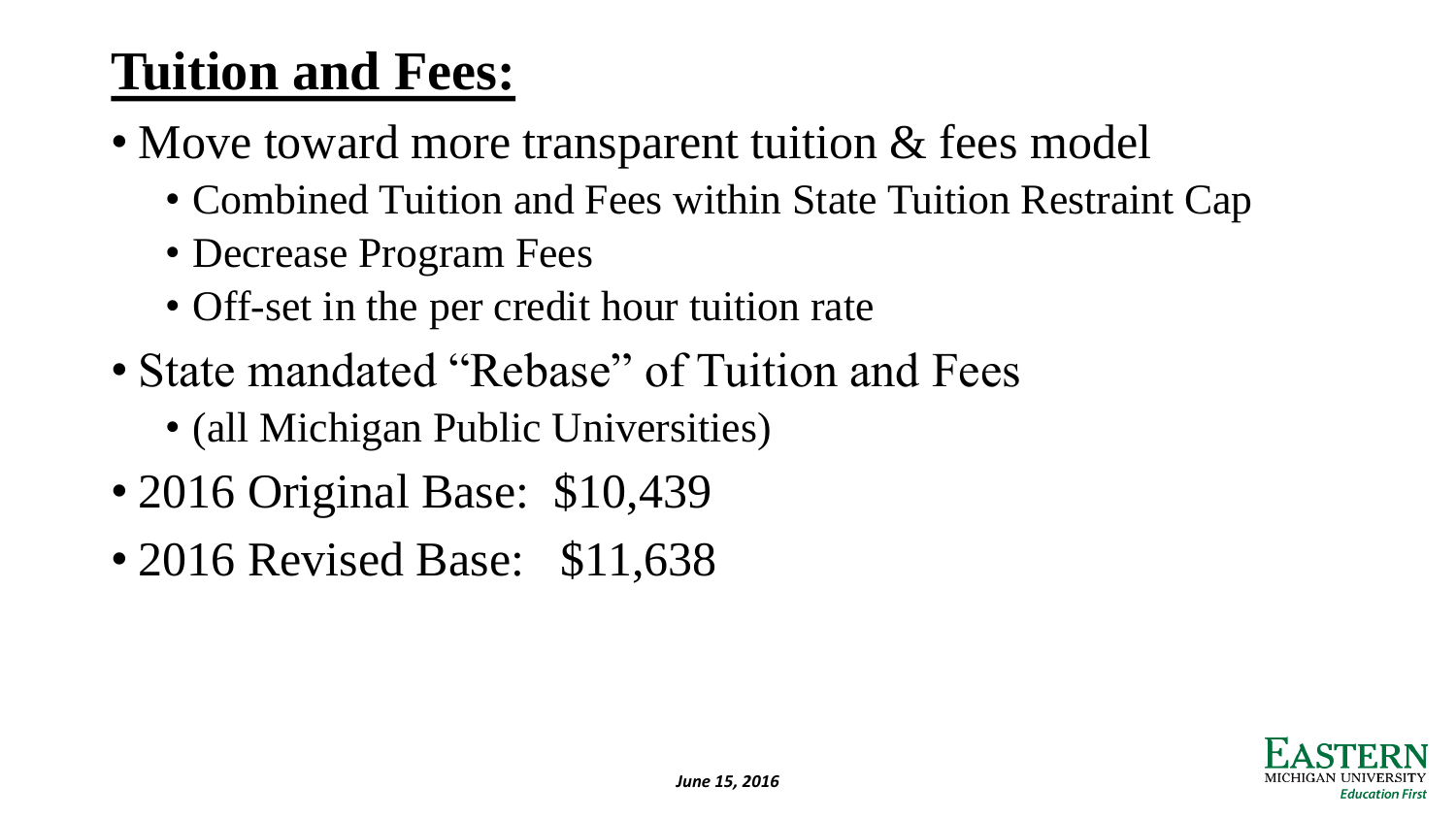#### **General Fund - Revenue Profile (millions \$):**



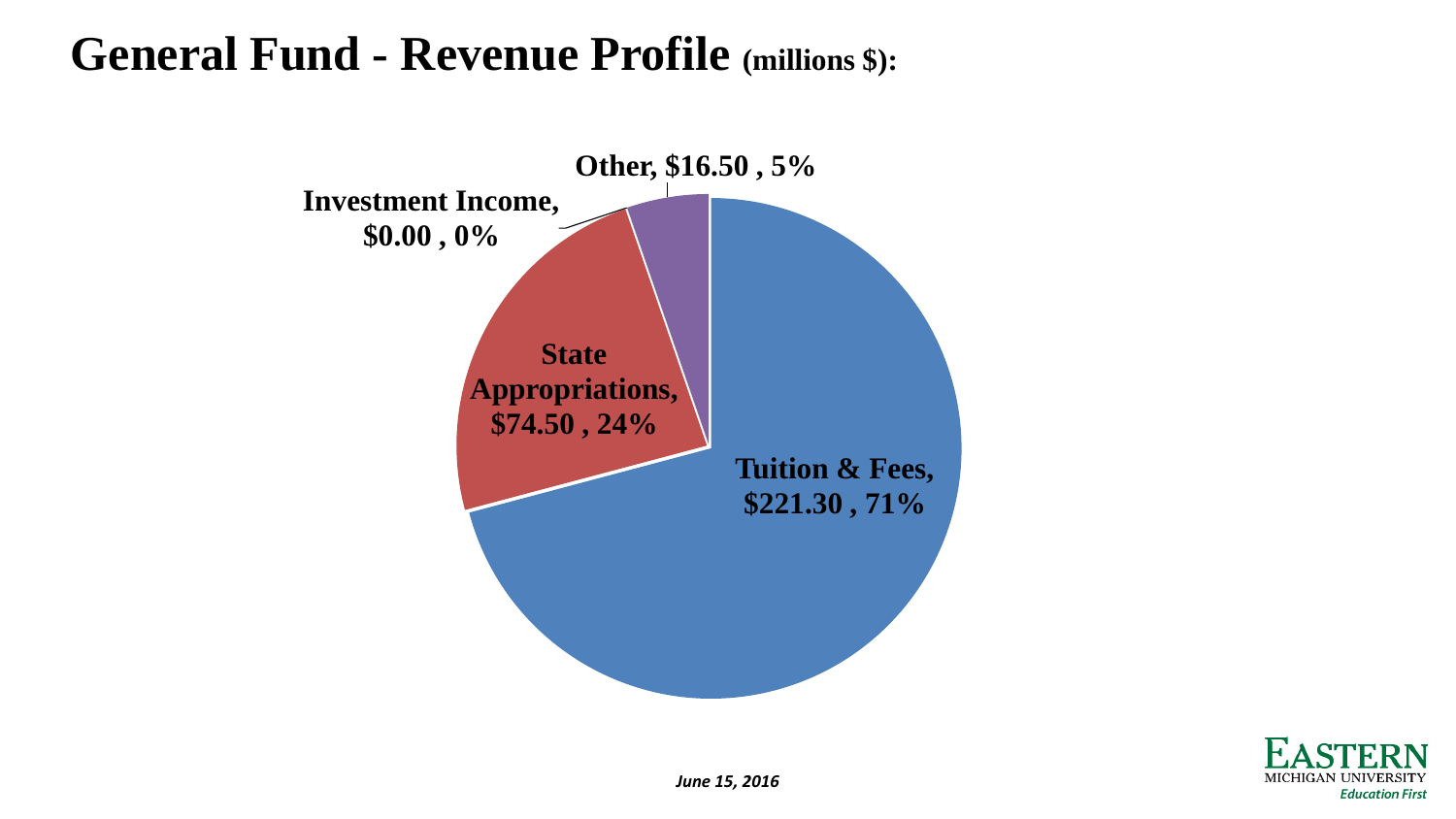#### **Expense Assumptions:**

- •Incorporate all collective bargaining agreements
- Salary (NBF)  $+1.5\%$
- •Benefits costs increase 8%
- Incorporate departmental level cost reductions  $(5\%+)$
- Account for New Debt, higher utilities costs (Co-Gen)

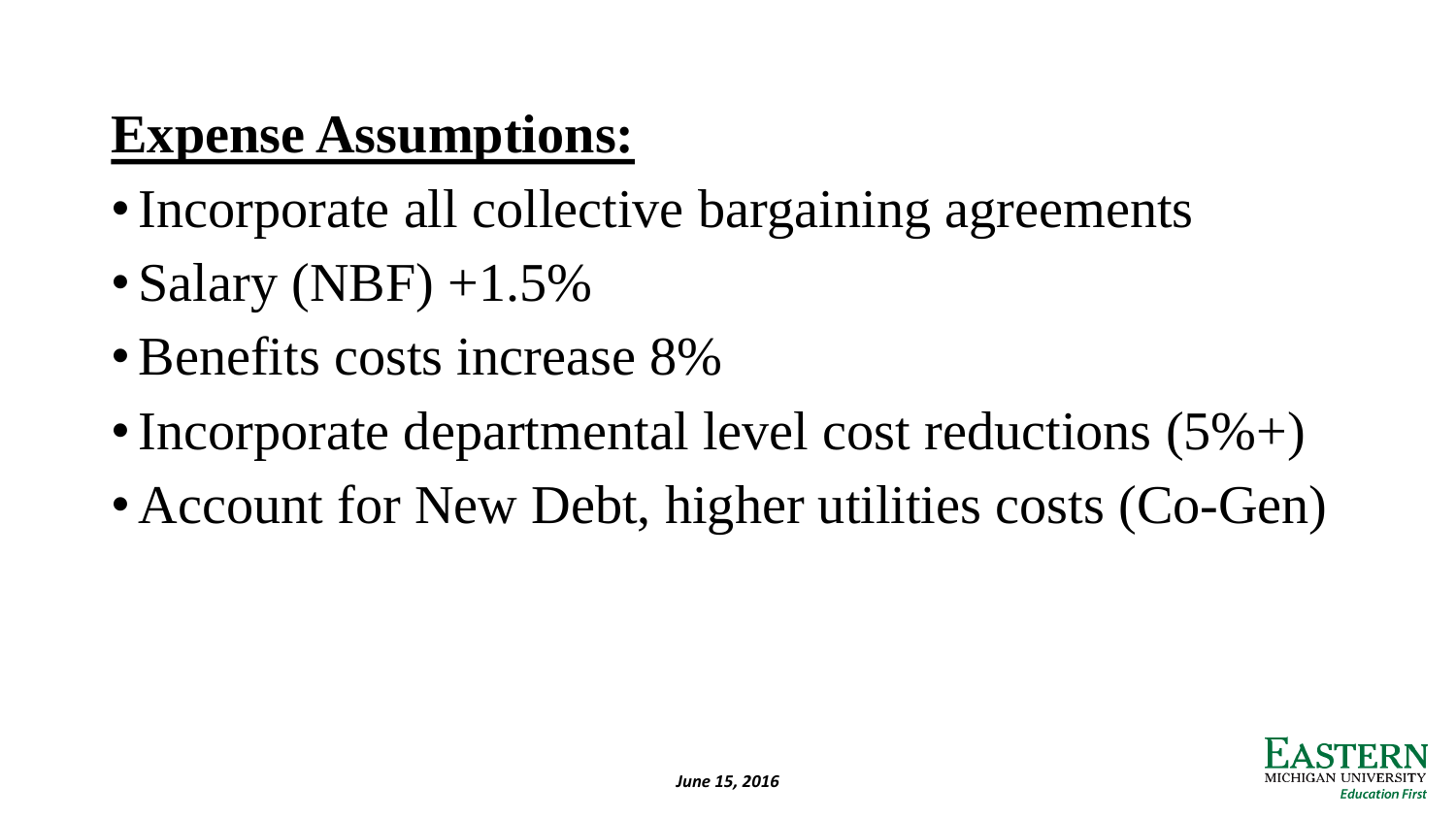#### **General Fund – Expense Profile (millions \$)**



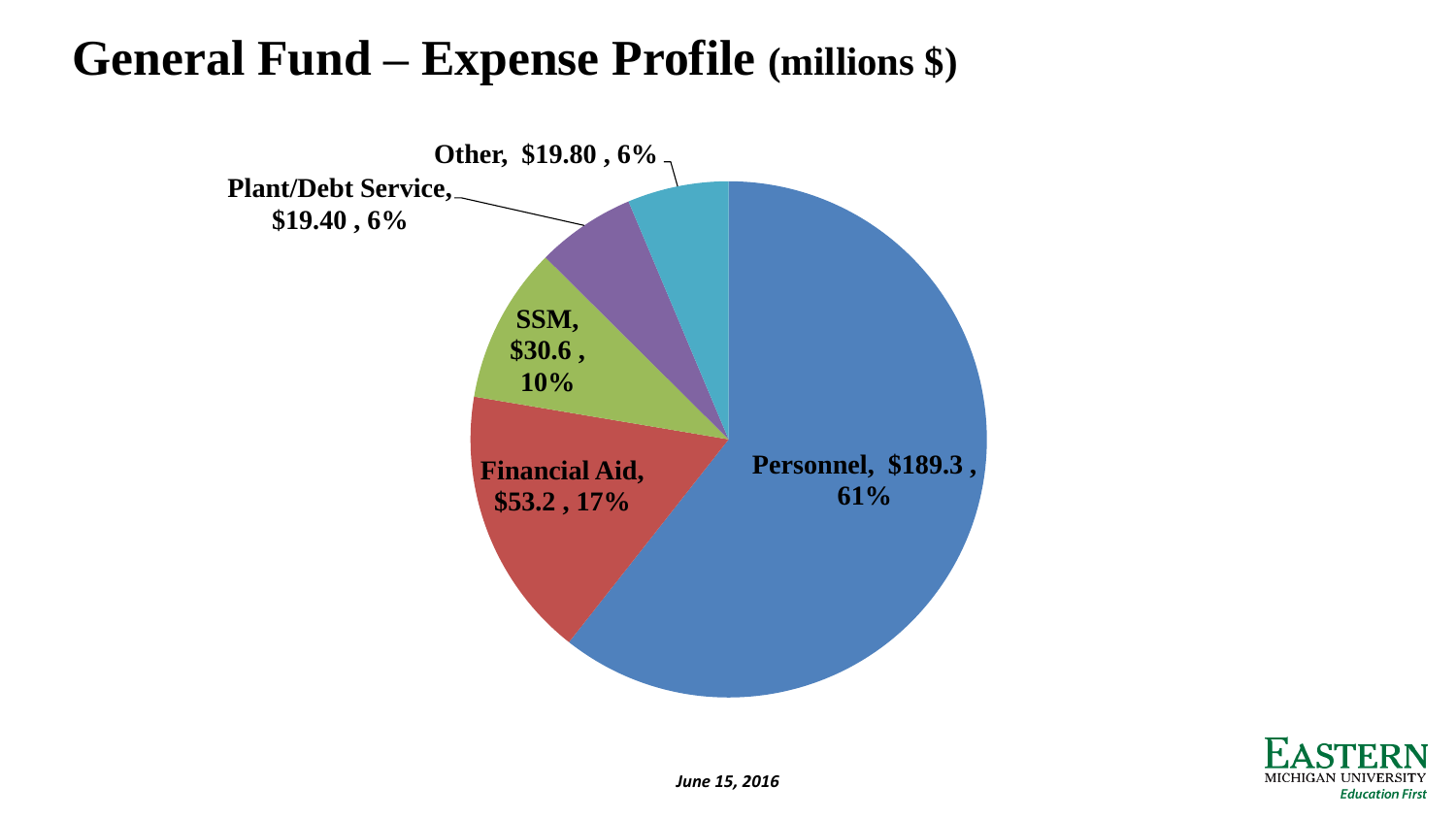#### **Auxiliary Assumptions:**

- Athletics moves from GF to Auxiliary
- Room and Board Rates as approved by BOR
- Fall 2016 Parking Rate increase (\$50/semester)
- Financial Benefit from Dining Agreement included
- Most Auxiliaries show improvement over current year budget